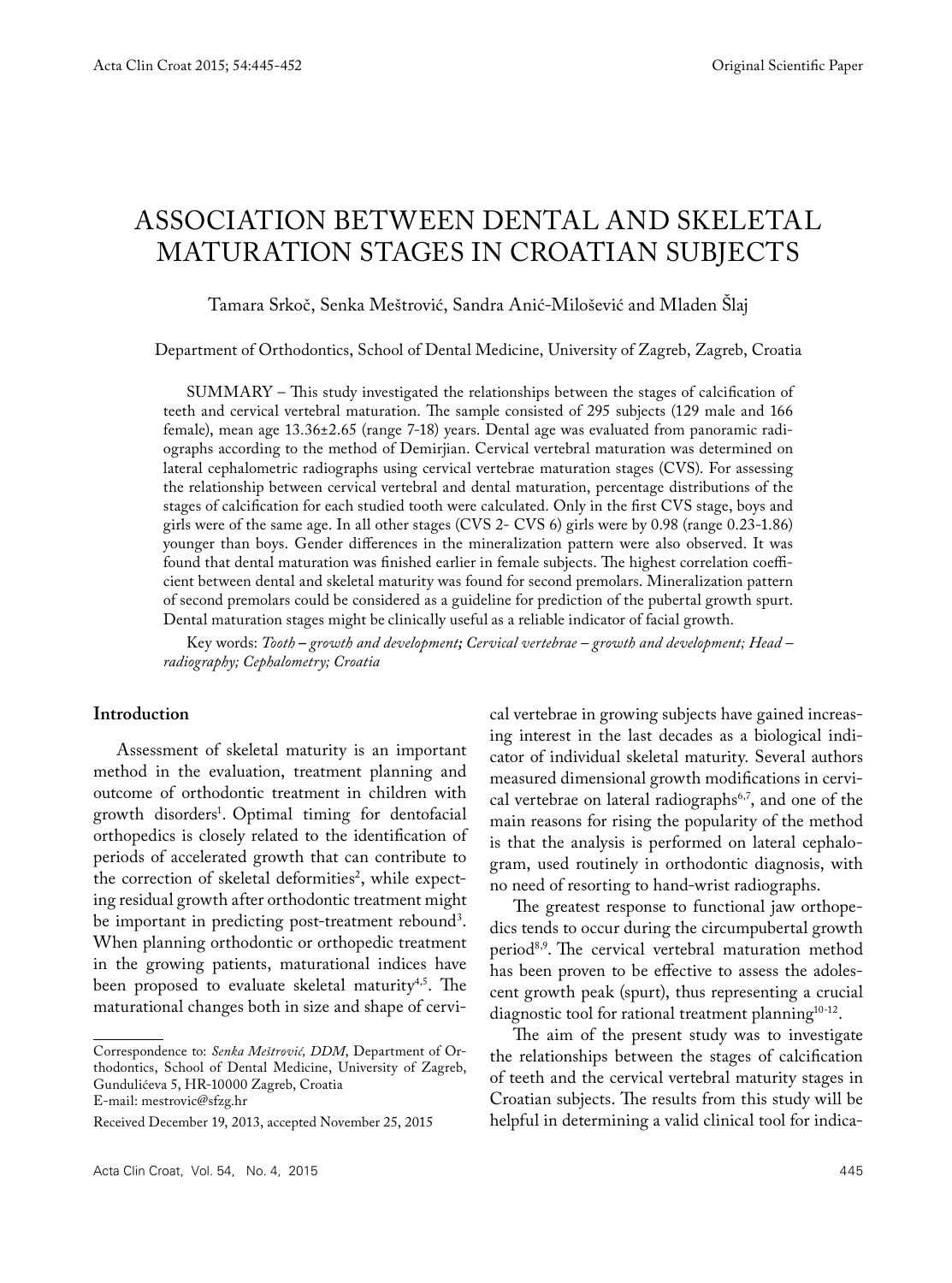tors of the pubertal growth period and pubertal spurt with no need of resorting (exposing) to hand-wrist radiographs.

### **Materials and Methods**

This research was designed as a retrospective cross-sectional study. The sample was derived from archives of the Department of Orthodontics, University of Zagreb, Croatia, from the records of orthodontic patients. More than one thousand patient files were reviewed. The inclusion criteria were as follows: all patients were Croatians with normal growth and development and free from any systemic disease; no dental anomalies (missing teeth, impaction, transposition); no extractions of permanent teeth (third molars were not considered part of the dentition); no history of orthodontic treatment; no history of trauma of teeth and face; and panoramic and lateral cephalometric radiographs available with high clarity and good contrast. A total of 295 subjects (129 male and 166 female) met the inclusion criteria. The mean age of the sample was 13.36±2.65 (range 7-18) years.

All radiographs were analyzed in a darkened room with a conventional negatoscope by a single examiner (T.S.).

# *Assessment of dental age*

Dental age was evaluated from panoramic radiographs of the mandibular teeth on the left side. Tooth calcification was rated from A to H according to the method of Demirjian *et al*. 13 for each tooth.

# *Assessment of cervical vertebral maturation index*

Cervical vertebral maturation was determined on lateral cephalometric radiographs using cervical vertebrae maturation stages (CVS  $)^{9,14}$ . The morphology of the bodies of the second (C2), third (C3) and fourth (C4) cervical vertebrae was analyzed. In the evaluation of CVS, the following findings were considered:

1. CVS I – initiation stage of cervical vertebrae C2, C3 and C4 inferior vertebral body borders are flat

C3 and C4 vertebral bodies are trapezoid in shape

2. CVS II – acceleration stage of cervical vertebrae

concavities at the lower borders of C2 and C3 are present lower border of C4 vertebral body is flat

the bodies of C3 and C4 may be either trapezoid or rectangular in shape

- 3. CVS III transition stage of cervical vertebrae distinct concavities at the lower borders of C2 and C3 are present concavity is developing in the lower border of C4 the bodies of both C3 and C4 are rectangular in shape
- 4. CVS IV deceleration stage of cervical vertebrae concavities at the lower borders of C2, C3 and C 4 are still present the bodies of C3 and C4 are nearly square in shape
- 5. CVS V maturation stage of cervical vertebrae concavities at the lower borders of C2, C3 and C4 are present the bodies of C3 and C4 are square in shape
- 6. CVS VI completion stage of cervical vertebrae deep concavities are present in C2, C3 and C4 lower vertebral body borders the bodies of C3 and C4 are greater in height than in width.

# *Statistical analysis*

Statistical analysis was performed with the SPSS software package (SPSS for Windows 98, version 10.0, SPSS Inc., Chicago, IL, USA). Descriptive statistics was done by calculating the means and standard deviations of chronological ages, dental maturity, and cervical vertebral maturity index. The Spearman rank order correlation coefficients were used to assess the relationship between dental and skeletal maturation. For assessing the relationship between cervical vertebral and dental maturation, percentage distributions of the stages of calcification were calculated for each studied tooth.

To assess the reproducibility, 30 randomly selected radiographs, both panoramic and lateral cephalometric (15 male and 15 female), were reevaluated eight weeks later by the same investigator. The results were evaluated by the Spearman-Brown formula.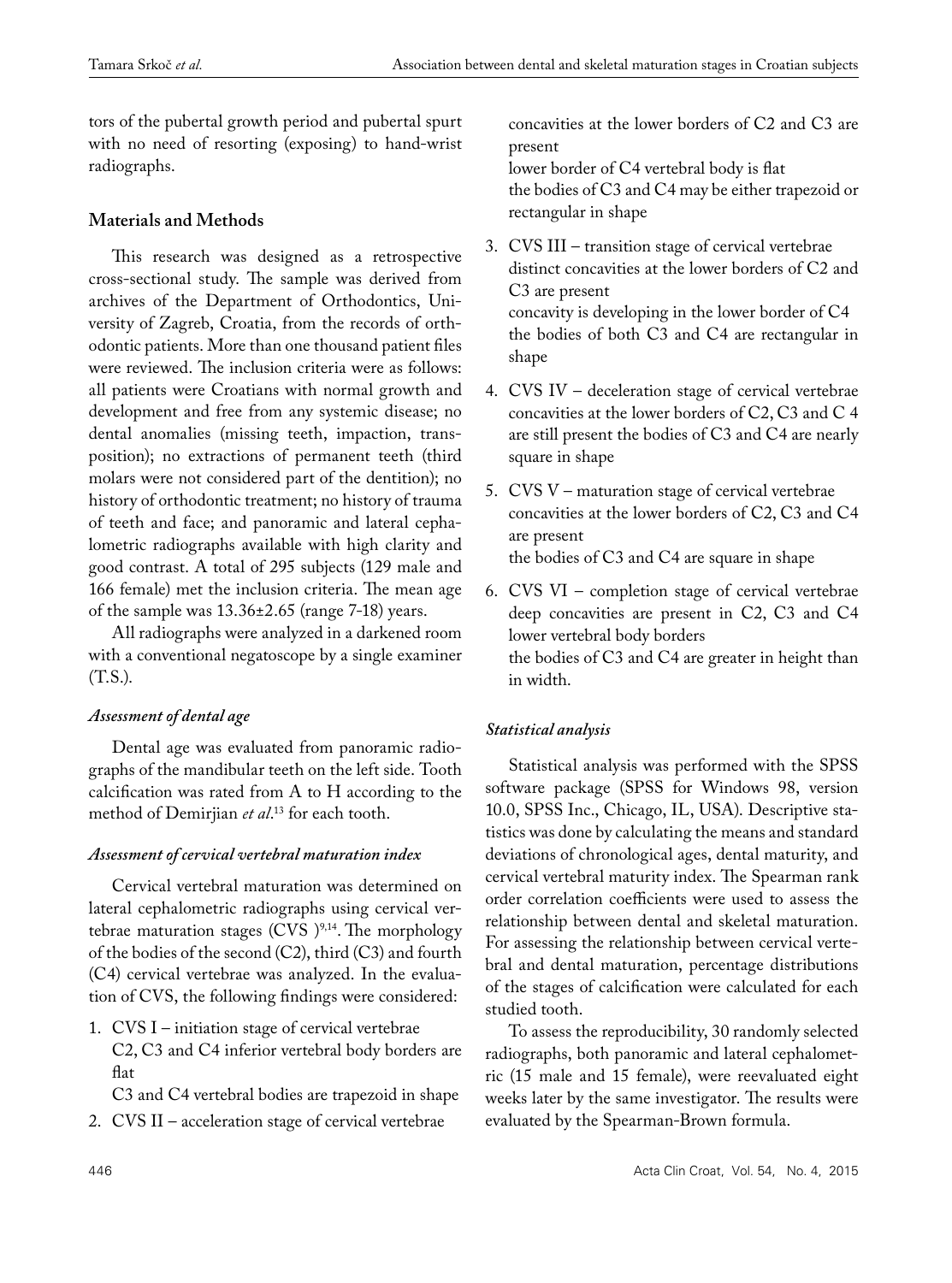|       |  |  | Table 1. Chronological age distribution of all subjects   |  |  |
|-------|--|--|-----------------------------------------------------------|--|--|
|       |  |  | grouped according to cervical vertebrae maturation stages |  |  |
| (CVS) |  |  |                                                           |  |  |

|                  | Gender | n   | Mean  | <b>SD</b> |
|------------------|--------|-----|-------|-----------|
| CVS <sub>1</sub> | Male   | 6   | 9.00  | 1.26      |
|                  | Female | 2   | 9.00  | 1.41      |
| CVS <sub>2</sub> | Male   | 7   | 9.57  | 1.72      |
|                  | Female | 3   | 8.33  | 0.58      |
| CVS <sub>3</sub> | Male   | 7   | 11.29 | 1.60      |
|                  | Female | 14  | 9.43  | 1.22      |
| CVS <sub>4</sub> | Male   | 71  | 13.18 | 1.98      |
|                  | Female | 61  | 12.07 | 1.97      |
| CVS <sub>5</sub> | Male   | 18  | 15.28 | 1.49      |
|                  | Female | 43  | 15.05 | 1.90      |
| CVS <sub>6</sub> | Male   | 20  | 15.75 | 1.59      |
|                  | Female | 43  | 15.26 | 1.66      |
| Total            |        | 295 | 13.36 | 2.65      |

**Results**

Distribution of the sample according to chronological ages and CVS for both genders is presented in Table 1. Only in the first CVS, boys and girls were of the same age. In all other stages (CVS 2- CVS 6) girls were by 0.98 (range 0.23-1.86) younger than boys. The greatest between-gender difference in chronological age was found for CVS 4 and the least for CVS 5.

Reliability and stability of all assessments was very good with high coefficient values. For skeletal maturity, coefficients were 0.99, and for dental maturity from 0.98 to 1.0, depending on the evaluated teeth.

Male Female Tooth r Significance r Significance 31 0.334 \*\* 0.171 \*  $\frac{32}{10.422}$   $\frac{10.340}{10.340}$   $\frac{10.340}{10.402}$  $\frac{33}{5}$  0.600  $\frac{1}{2}$  0.567  $\frac{1}{2}$  $\frac{34}{10.611}$  \*\* 0.577 \*\*  $\frac{35}{5}$  0.650  $\frac{1}{2}$  0.615  $\frac{1}{2}$  $\frac{36}{10.445}$  0.380  $\frac{1}{10.380}$ 37 0.649 \*\* 0.602 \*\*

*Table 2. Correlation coefficients between cervical and dental maturation*

 $*_{p<0.05;}$   $*_{p<0.01}$ 

The Spearman rank order correlation coefficients between tooth mineralization and CVS was 0.69 for male and  $0.71$  for female subjects ( $p<0.001$ ) (Table 2).

The percentage of distribution of calcification stages for each tooth, except for third molars, according to gender is presented in Table 3a-c. Gender differences in the mineralization pattern were also observed. It was found that dental maturation was finished earlier in female subjects. The results showed a statistically significant correlation between chronological ages and dental maturity (r=0.844 for female and r=0.826 for male subjects).

The percentage of distribution of calcification stages of each tooth studied and the stages of cervical maturity according to gender was calculated and is presented in Tables 4-10. At CVS 1 (Table 4), the incisor stage H showed the highest percentage distri-

*Table 3a. Percent distribution of calcification stages for each studied tooth*

|              |     |      | Central incisor |        |             |      | Lateral incisor |      | Canine      |      |             |      |  |
|--------------|-----|------|-----------------|--------|-------------|------|-----------------|------|-------------|------|-------------|------|--|
|              |     | Male |                 | Female | Male        |      | Female          |      | Male        |      | Female      |      |  |
|              | n   | $\%$ | $\mathbf n$     | $\%$   | $\mathbf n$ | $\%$ | n               | $\%$ | $\mathbf n$ | $\%$ | $\mathbf n$ | $\%$ |  |
| $\mathsf{C}$ |     |      |                 |        |             |      |                 |      |             |      |             |      |  |
| D            |     |      |                 |        |             |      |                 |      | 1           | 0.8  |             |      |  |
| E            |     |      |                 |        | 1           | 0.8  |                 |      | 9           | 7.0  | 8           | 4.8  |  |
| F            |     |      |                 |        | 3           | 2.3  | 3               | 1.8  | 15          | 11.6 | 13          | 7.8  |  |
| G            | 5   | 3.9  | 2               | 1.2    | 9           | 7.0  | 7               | 4.2  | 22          | 17.1 | 17          | 10.2 |  |
| Η            | 124 | 96.1 | 164             | 98.8   | 116         | 89.9 | 156             | 94.0 | 82          | 63.6 | 128         | 77.1 |  |
| Total        | 129 | 100  | 166             | 100    | 129         | 100  | 166             | 100  | 129         | 100  | 166         | 100  |  |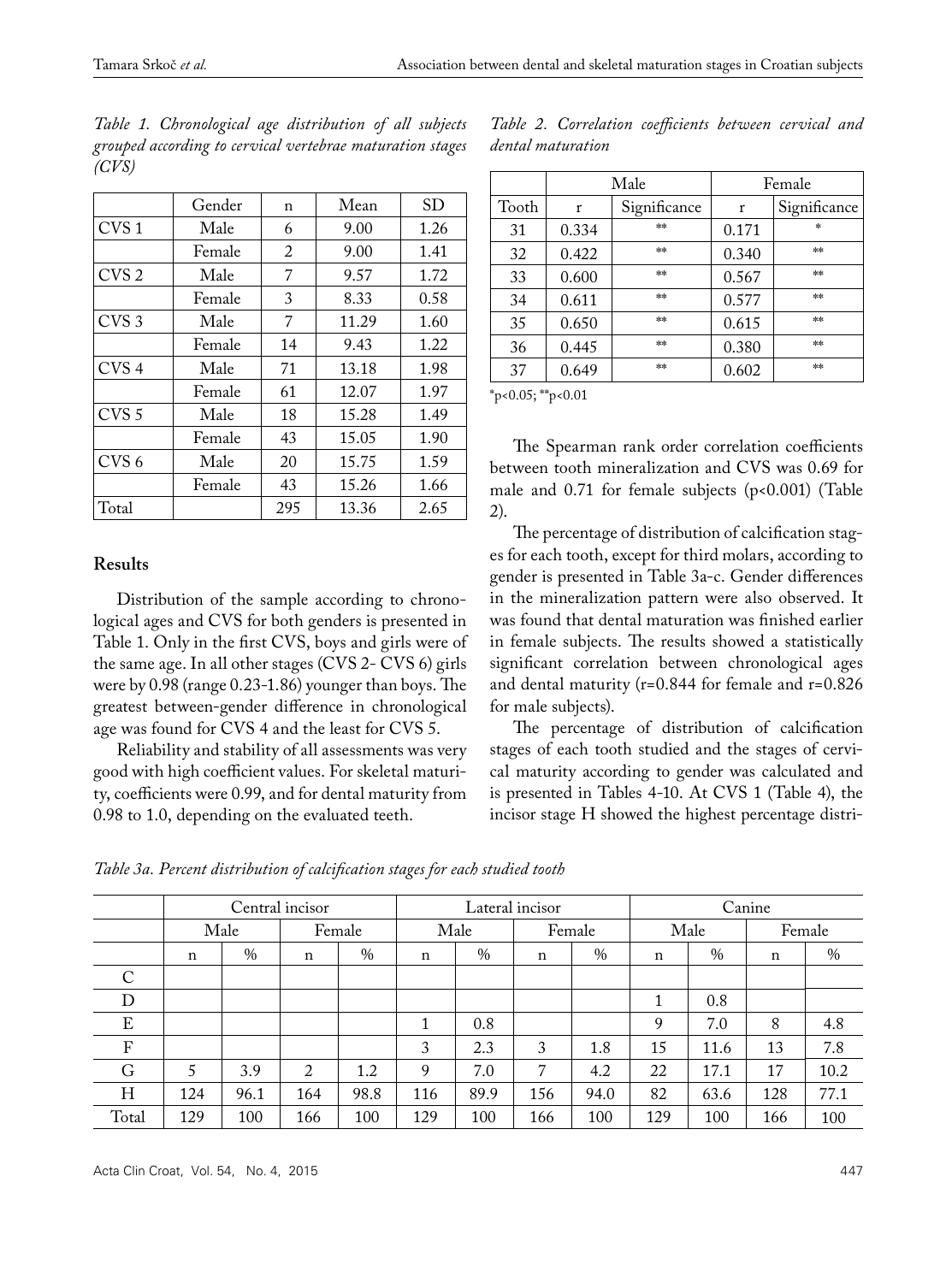|                  |             |               | First premolar |      |             |      | Second premolar |               | First molar |      |             |      |  |
|------------------|-------------|---------------|----------------|------|-------------|------|-----------------|---------------|-------------|------|-------------|------|--|
|                  |             | Male          | Female         |      | Male        |      | Female          |               | Male        |      | Female      |      |  |
|                  | $\mathbf n$ | $\frac{0}{0}$ | $\mathbf n$    | $\%$ | $\mathbf n$ | $\%$ | $\mathbf n$     | $\frac{0}{0}$ | $\mathbf n$ | $\%$ | $\mathbf n$ | $\%$ |  |
| C                | 1           | 0.8           |                |      | 2           | 1.6  |                 |               |             |      |             |      |  |
| D                | 4           | 3.1           | 3              | 1.8  | 6           | 4.7  | 6               | 3.6           |             |      |             |      |  |
| E                | 5           | 3.9           | 15             | 9.0  | 8           | 6.2  | 19              | 11.4          |             |      |             |      |  |
| $\boldsymbol{F}$ | 10          | 7.8           | 10             | 6.0  | 19          | 14.7 | 14              | 8.4           |             |      |             |      |  |
| G                | 19          | 14.7          | 16             | 9.6  | 27          | 20.9 | 35              | 21.1          | 14          | 10.9 | 15          | 9.0  |  |
| Η                | 90          | 69.8          | 122            | 73.5 | 67          | 51.9 | 92              | 55.4          | 115         | 89.1 | 151         | 91.0 |  |
| Total            | 129         | 100           | 166            | 100  | 129         | 100  | 166             | 100           | 129         | 100  | 166         | 100  |  |

| Table 3b. Percent distribution of calcification stages for each studied tooth |  |  |  |
|-------------------------------------------------------------------------------|--|--|--|
|-------------------------------------------------------------------------------|--|--|--|

*Table 3c. Percent distribution of calcification stages for each studied tooth*

|       |     | Second molar |     |        |  |  |  |  |  |  |  |
|-------|-----|--------------|-----|--------|--|--|--|--|--|--|--|
|       |     | Male         |     | Female |  |  |  |  |  |  |  |
|       | n   | $\%$         | n   | $\%$   |  |  |  |  |  |  |  |
| C     | 1   | 0.8          |     |        |  |  |  |  |  |  |  |
| D     | 4   | 3.1          | 3   | 1.8    |  |  |  |  |  |  |  |
| E     | 5   | 3.9          | 15  | 9.0    |  |  |  |  |  |  |  |
| F     | 10  | 7.8          | 10  | 6.0    |  |  |  |  |  |  |  |
| G     | 19  | 14.7         | 16  | 9.6    |  |  |  |  |  |  |  |
| Η     | 90  | 69.8         | 122 | 73.5   |  |  |  |  |  |  |  |
| Total | 129 | 100          | 166 | 100    |  |  |  |  |  |  |  |

bution (100% for females and 83.8% for males). A high percentage distribution of the first molar stage G was observed in both genders (100% for females and 66.7% for males). The highest percentage distribution of the first premolar, second premolar, second molar stage E

(100%) and canine (66.7%) for females was observed at CVS 2 (Table 5). In male subjects, the distribution was scattered. At CVS 3 (Table 6), the closing of the roots of all teeth was seen in both genders (male 85.7% and female 64.3%), except for central and lateral incisor and first molar. The highest percentage distribution was found for the canine stage F in male subjects. At CVS 4 (Table 7), no mineralization stage C was seen, while mineralization stage D showed exceptionally low percentage distribution. The roots of canines and first premolars were closed. The second molar was in calcification stage G in both genders (male 54.9% and female 50.8%). At CVS 5 (Table 8), no mineralization stages C, D and E were seen. The closing of the roots of all teeth was finished in both genders except for second molars. The percentage distribution was evenly divided for stages G and H in males (50%/50%) and females (46.5%/51.2%). At CVS 6 (Table 9), the second molar root closing was finished in 70% of male and 58.1% of female subjects.

*Table 4. Percent distribution of calcification stages of teeth at cervical vertebrae maturation stage 1*

|               |       | Central<br>incisor |       | Lateral<br>incisor |      | Canine |       | First<br>premolar |       | Second<br>premolar |       | First molar |       | Second molar |
|---------------|-------|--------------------|-------|--------------------|------|--------|-------|-------------------|-------|--------------------|-------|-------------|-------|--------------|
|               | $m\%$ | $f\%$              | $m\%$ | $f\%$              | m %  | $f\%$  | $m\%$ | $f\%$             | $m\%$ | $f\%$              | $m\%$ | $f\%$       | $m\%$ | $f\%$        |
| $\mathcal{C}$ |       |                    |       |                    |      |        |       |                   | 16.7  |                    |       |             | 16.7  |              |
| $\mathbf D$   |       |                    |       |                    |      |        | 33.3  |                   | 16.7  | 50.0               |       |             | 16.7  | 50.0         |
| ${\bf E}$     |       |                    | 16.7  |                    | 66.7 | 50.0   | 33.3  | 50.0              | 33.3  |                    |       |             | 66.7  |              |
| $\rm F$       |       |                    |       |                    | 33.3 |        |       |                   | 33.3  | 50.0               |       |             |       | 50.0         |
| G             | 16.7  |                    | 50.0  | 50.0               |      | 50.0   | 33.3  | 50.0              |       |                    | 66.7  | 100         |       |              |
| H             | 83.3  | 100                | 33.3  | 50.0               |      |        |       |                   |       |                    | 33.3  |             |       |              |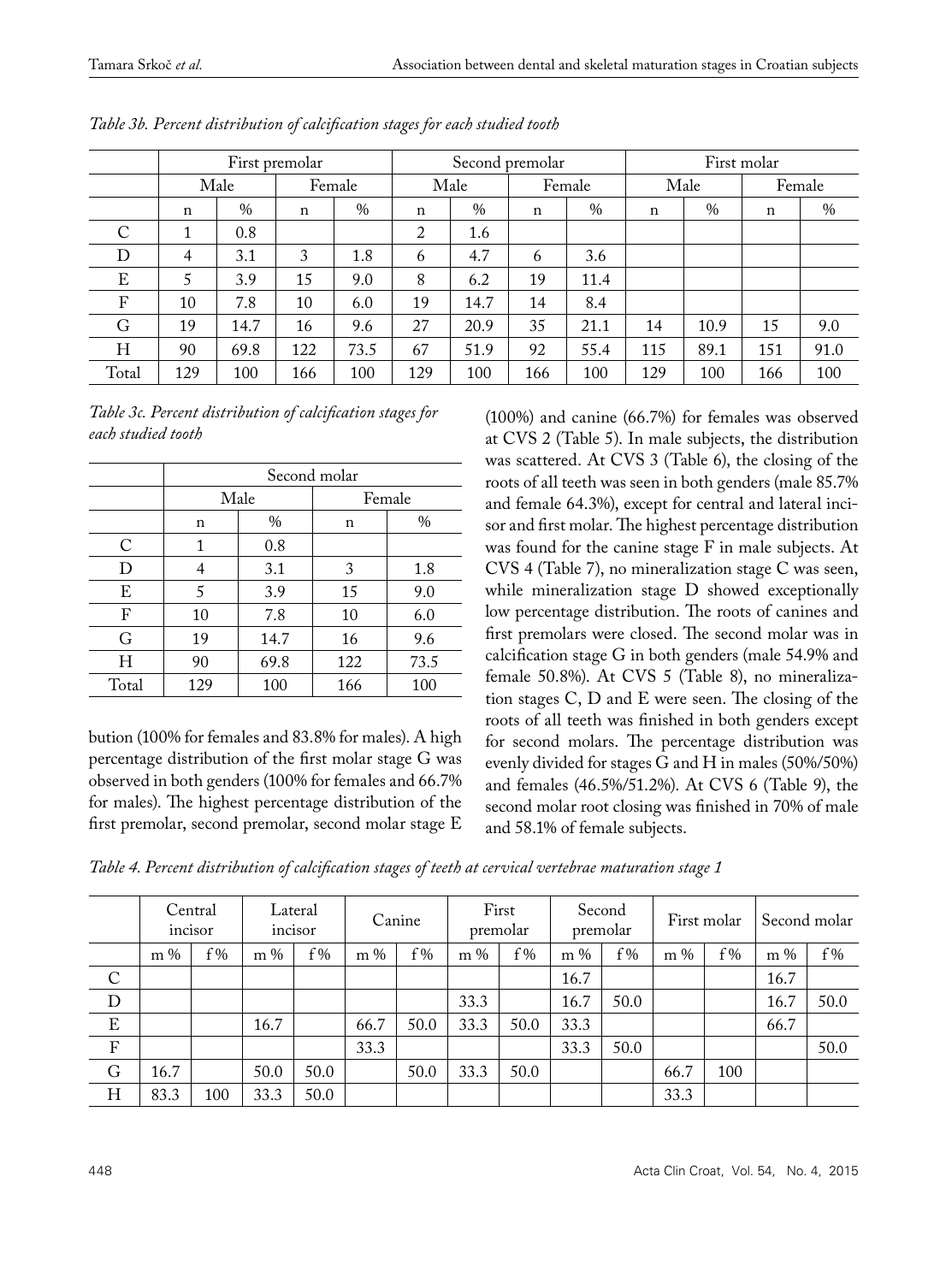|               | incisor | Central | Lateral<br>incisor |       | Canine |       | First<br>premolar |       | Second<br>premolar |       | First molar |       | Second molar |       |
|---------------|---------|---------|--------------------|-------|--------|-------|-------------------|-------|--------------------|-------|-------------|-------|--------------|-------|
|               | $m\%$   | $f\%$   | $m\%$              | $f\%$ | $m\%$  | $f\%$ | $m\%$             | $f\%$ | $m\%$              | $f\%$ | $m\%$       | $f\%$ | $m\%$        | $f\%$ |
| $\mathcal{C}$ |         |         |                    |       |        |       | 14.3              |       | 14.3               |       |             |       | 28.6         |       |
| $\mathbf D$   |         |         |                    |       | 14.3   |       | 28.6              |       | 42.9               |       |             |       | 28.6         |       |
| $\mathbf E$   |         |         |                    |       | 42.9   | 33.3  |                   | 100   | 14.3               | 100   |             |       | 14.3         | 100   |
| $\rm F$       |         |         | 42.9               |       | 28.6   | 66.7  | 42.9              |       | 14.3               |       |             |       | 28.6         |       |
| $\mathbf G$   | 57.1    |         | 14.3               | 33.3  | 14.3   |       | 14.3              |       | 14.3               |       | 71.4        | 100   |              |       |
| H             | 42.9    | 100     | 42.9               | 66.7  |        |       |                   |       |                    |       | 28.6        |       |              |       |

*Table 5. Percent distribution of calcification stages of teeth at cervical vertebrae maturation stage 2*

*Table 6. Percent distribution of calcification stages of teeth at cervical vertebrae maturation stage 3*

|                |       | Central<br>incisor |       | Lateral<br>incisor |       | Canine |       | First<br>premolar |       | Second<br>premolar |       | First molar |       | Second molar |  |
|----------------|-------|--------------------|-------|--------------------|-------|--------|-------|-------------------|-------|--------------------|-------|-------------|-------|--------------|--|
|                | $m\%$ | $f\%$              | $m\%$ | $f\%$              | $m\%$ | $f\%$  | $m\%$ | $f\%$             | $m\%$ | $f\%$              | $m\%$ | $f\%$       | $m\%$ | $f\%$        |  |
| $\overline{C}$ |       |                    |       |                    |       |        |       |                   |       |                    |       |             |       | 7.1          |  |
| $\overline{D}$ |       |                    |       |                    |       |        |       | 14.3              |       | 28.6               |       |             |       | 35.7         |  |
| $\mathbf E$    |       |                    |       |                    |       | 35.7   |       | 50.0              | 28.6  | 42.9               |       |             | 28.6  | 14.3         |  |
| $\mathbf F$    |       |                    |       | 14.3               | 57.1  | 35.7   | 42.9  | 21.4              | 42.9  | 14.3               |       |             | 42.9  | 28.6         |  |
| ${\rm G}$      |       | 14.3               | 14.3  | 21.4               | 14.3  | 21.4   | 28.6  | 7.1               | 14.3  | 14.3               | 14.3  | 35.7        | 14.3  | 14.3         |  |
| H              | 100   | 85.7               | 85.7  | 64.3               | 28.6  | 7.1    | 28.6  | 7.1               | 14.3  |                    | 85.7  | 64.3        | 14.3  |              |  |

*Table 7. Percent distribution of calcification stages of teeth at cervical vertebrae maturation stage 4*

|             | incisor | Central | Lateral<br>incisor |       | Canine |       | First<br>premolar |       | Second<br>premolar |       | First molar |      | Second molar |       |
|-------------|---------|---------|--------------------|-------|--------|-------|-------------------|-------|--------------------|-------|-------------|------|--------------|-------|
|             | $m\%$   | $f\%$   | $m\%$              | $f\%$ | $m\%$  | $f\%$ | m %               | $f\%$ | $m\%$              | $f\%$ | m %         | f%   | $m\%$        | $f\%$ |
| D           |         |         |                    |       |        |       |                   | 1.6   | 2.8                | 1.6   |             |      |              | 4.9   |
| ${\bf E}$   |         |         |                    |       | 2.8    | 1.6   | 4.2               | 6.6   | 4.2                | 16.4  |             |      | 8.5          | 8.2   |
| F           |         |         |                    | 1.6   | 9.9    | 9.8   | 5.6               | 9.8   | 18.3               | 11.5  |             |      | 15.5         | 21.3  |
| $\mathbf G$ |         |         | 5.6                | 3.3   | 25.4   | 16.4  | 19.7              | 18.0  | 31.0               | 36.1  | 5.6         | 6.6  | 54.9         | 50.8  |
| H           | 100     | 100     | 94.4               | 95.1  | 62.0   | 72.1  | 70.4              | 63.9  | 43.7               | 34.4  | 94.4        | 93.4 | 21.1         | 14.8  |

Spearman rank order correlation coefficients between cervical vertebral and dental maturation were statistically significant (p<0.001) (Table 2). The associations ranged from 0.171 to 0.615 in girls and from 0.334 to 0.649 in boys. There was no gender difference in the sequence from the lowest to the highest association. The sequence was as follows: central incisor, lateral incisor, first molar, canine, first premolar, second molar and second premolar. All correlation coefficients were higher for male than for female subjects.

### **Discussion**

Assessing maturation status, whether the pubertal growth spurt of the patient has been reached or completed, is an important factor in orthodontic diagnosis, treatment planning and predicting post-treatment stability. This study was carried out to determine the relationship between dental development and skeletal maturation stage. Dental eruption has often been considered as an indicator of growth and development. Ac-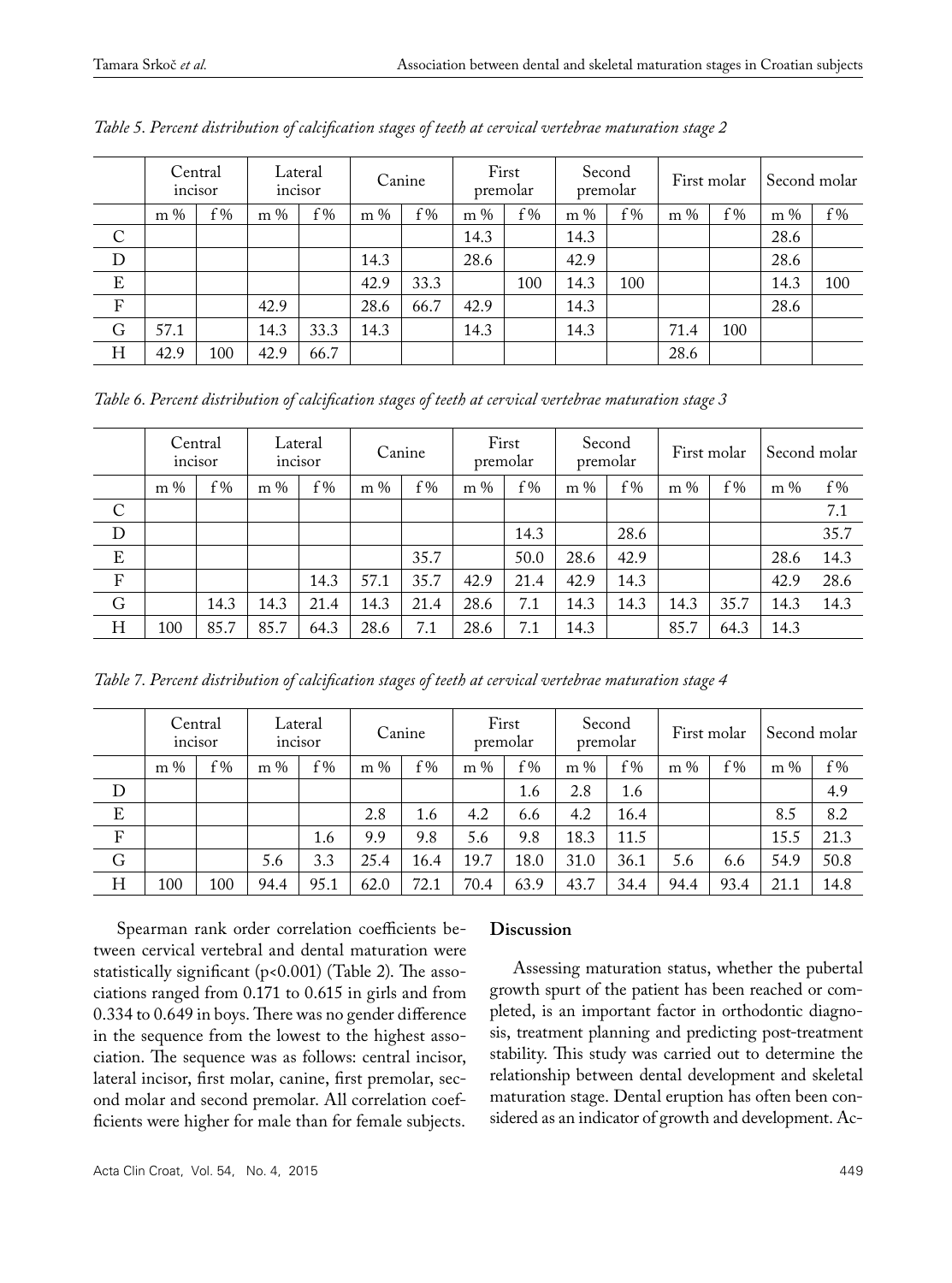|                           |       | Central<br>incisor | Lateral<br>incisor |      | Canine |       | First<br>premolar |       | Second<br>premolar |       | First molar |       | Second molar |       |
|---------------------------|-------|--------------------|--------------------|------|--------|-------|-------------------|-------|--------------------|-------|-------------|-------|--------------|-------|
|                           | $m\%$ | f%                 | m %                | f%   | $m\%$  | $f\%$ | $\%$<br>m         | $f\%$ | $m\%$              | $f\%$ | $m\%$       | $f\%$ | m %          | $f\%$ |
| $\boldsymbol{\mathrm{F}}$ |       |                    |                    |      |        |       |                   |       |                    | 2.3   |             |       |              | 2.3   |
| $\mathbf G$               |       |                    |                    |      | 5.6    | 2.3   |                   | 2.3   | 11.1               | 14.0  |             |       | 50.0         | 46.5  |
| H                         | 100   | 100                | 100                | 1000 | 94.4   | 97.7  | 100               | 97.7  | 88.9               | 83.7  | 100         | 100   | 50.0         | 51.2  |

*Table 8. Percent distribution of calcification stages of teeth at cervical vertebrae maturation stage 5*

|         | Central<br>incisor |     | Lateral<br>incisor |     | Canine |       | First<br>premolar |      | Second<br>premolar |      | First molar |      | Second molar |       |
|---------|--------------------|-----|--------------------|-----|--------|-------|-------------------|------|--------------------|------|-------------|------|--------------|-------|
|         | $m\%$              | f%  | $m\%$              | f%  | $m\%$  | $f\%$ | $m\%$             | f%   | $m\%$              | f%   | m %         | f%   | $m\%$        | $f\%$ |
| E       |                    |     |                    |     |        |       |                   |      |                    |      |             |      |              | 2.3   |
| $\rm F$ |                    |     |                    |     |        |       |                   | 2.3  |                    | 7.0  |             |      |              | 2.3   |
| G       |                    |     |                    |     | 5.0    | 4.7   |                   | 4.7  | 5.0                | 11.6 |             | 2.3  | 25.0         | 37.2  |
| H       | 100                | 100 | 100                | 100 | 95.0   | 95.3  | 100               | 93.0 | 95.0               | 81.4 | 1000        | 97.7 | 75.0         | 58.1  |

cording to Nolla<sup>15</sup>, dental eruption has been reported as more variable than the mineralization sequence in the dentition because of great environmental influence<sup>13</sup>. Therefore, for dental maturity assessment, the method according to Demirjian *et al*. 13 was chosen because of the accuracy in comparison with other known methods. Particularly, this method is based on the shape criteria and the proportion of root length, using the relative value to crown height rather than absolute length. Foreshortened or elongated projections of developing teeth do not affect determinations.

The most commonly used method for assessment of skeletal maturity is hand-wrist radiograph. In the last decade, modifications in the size and shape of cervical vertebrae in growing subjects have gained increasing interest as a biological indicator of individual skeletal maturity<sup>2</sup>; therefore the CVS appears to be a reliable method in prediction of pubertal growth spurt and mandibular growth $16-21$ . One of the main reasons for the rising popularity of this method is that it is determined on lateral cephalometric radiographs which are part of patient records, and there is no need for additional x-ray. According to the literature $10,11,22$  regarding growth and development, it is well known that the period during CVS 1 and CVS 2 is a pre-peak period, during CVS 3 and CVS 4 is a peak period, and during CVS 5 and CVS 6 is a post-peak period.

The distribution of chronological ages for all subjects, grouped according to CVS showed that the appearance of each CVS occurred earlier in female than in male subjects. The finding from our study that the mean age in each CVS was by 0.98 years higher for girls than for boys is in agreement with the results reported from other studies<sup>2,23-25</sup>.

According to the literature, the relationship between dental and skeletal maturity is rather controversial<sup>26-30</sup>. Some authors<sup>26-28</sup> have reported high, while the others<sup>29,30</sup> low or nonsignificant correlations between dental and skeletal maturation. The lack of compatibility could be caused by various sample size, different methods used on dental and skeletal maturity assessment, and different ethnic background. In an attempt to investigate the relationship between tooth mineralization and skeletal maturation, the percentage distribution of calcification stages for all teeth and the stages of cervical maturity was calculated.

In the present study, the maturation patterns of tooth development showed that male subjects tended to be more advanced as compared with females according to CVS. At the same skeletal maturity stage, male subjects had a higher distribution towards late dental stages, except for CVS 1 in which female subjects showed more advanced tooth mineralization. Several authors<sup>1,26-28,31,32</sup> have reported a high correlation be-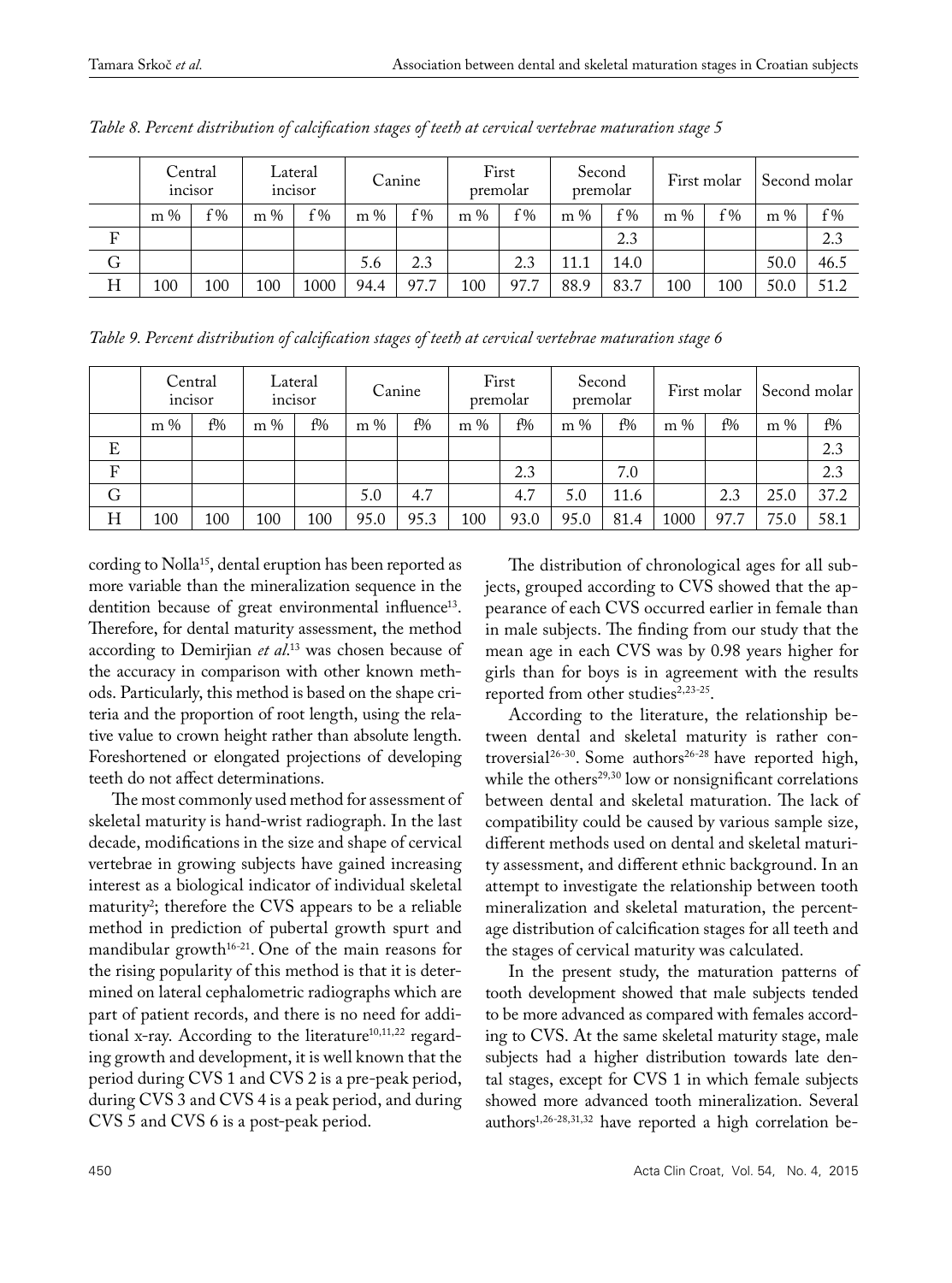tween dental and skeletal maturity, while the others<sup>33,34</sup> report low or nonsignificant correlations. In the present study, the correlation coefficients between dental and skeletal maturity were  $0.171$ -0.650 (p<0.01), while Basaran *et al*. 35 in their study found correlations from 0.601 to 0.911. Mineralization of the central and lateral incisor, as well as the first molar showed the weakest correlation with CVS. The correlation coefficient for canines was 0.600 for males and 0.567 for females. In the literature, the mineralization pattern of this tooth is rather controversial. Flores-Mir *et al*. 23 report on the highest degree of correlation between calcification of mandibular canine and skeletal maturation stage MP3 for both genders, while the others<sup>1,28,35</sup> found extremely weak correlation. Subsequently there are the coefficients for first premolar and second molar, which is in concordance with other studies<sup>2,10</sup>. In our study, the highest correlation coefficients, 0.065 for males and 0.615 for females, were found for second premolars. The same results have been reported by Krailassiri *et al*. 28. On the contrary, in the study by Sierra<sup>36</sup>, second premolars showed the lowest correlation, which was explained by the great variety in the morphology and mineralization time of these teeth.

Whereas the highest correlation coefficient between dental and skeletal maturity was found for second premolars, the mineralization pattern of these teeth could be considered as a guideline for prediction of the pubertal growth spurt. Particularly, the growth spurt appears between CVS 3 and CVS 4 and noted mineralization stages of second premolars could be used for its assessment. The mineralization stage E for boys and mineralization stage F for girls coincides with CVS 3. The mineralization stage G for both genders coincides with CVS 4 and announces the period of the growth peak. Therefore, time between mineralization stages F and G for boys and between E and G for girls could be considered as announcement of the pubertal growth spurt. The mineralization stage H, when the apical end of the root canal is completely closed, coincides with CVS 5 and CVS 6 in 80% of the subjects and represents slow or even finished growth.

### **Conclusion**

The results of this study indicate that tooth calcification stages might be clinically used as a maturity indicator of the pubertal growth period. There was a high correlation between dental and skeletal maturity for second premolars in both genders and therefore the mineralization pattern of these teeth could be considered as a guideline in predicting the pubertal growth spurt. We also recommend additional studies in a larger sample size, which could possibly address development of canines and second molars. It could be clinically useful to include relationship between skeletal and dental maturity into orthodontic diagnosis on daily basis when treating patients.

### **References**

- 1. Uysal T, Sari Z, Ramaglu SI, Basciftci FA. Relationships between dental and skeletal maturity in turkish subjects. Angle Orthod. 2004;74(5):657-64.
- 2. Baccetti T, Franchi L, McNamara JA Jr. An improved version of the cervical vertebral maturation (CVM) method for the assessment of mandibular growth. Angle Orthod. 2002;72(4):316-23.
- 3. Fishman LS. Chronological *versus* skeletal age, an evaluation of craniofacial growth. Angle Orthod. 1979;49(3):181-9.
- 4. Nanda RS. The rates of growth of several facial components measured from serial cephalometric roentgenograms. Am J Orthod. 1955;41(9):658-73.
- 5. Fishman LS. Maturational patterns and prediction during adolescence. Angle Orthod. 1987;57(3):178-93.
- 6. Todd T, Pyle SI. Quantitative study of the vertebral column. Am J Phys Anthrop. 1982;12(2):321-38.
- 7. Taylor JR. Growth of human intervertebral discs and vertebral bodies. J Anat. 1975;120(1):49-68.
- 8. Malmgren O, Ömblus J, Hägg U, Pancherz H. Treatment with an appliance system in relation to treatment intensity and growth periods. Am J Orthod Dentofacial Orthop. 1987;91(2):143-51.
- 9. Baccetti T, Franchi L, Toth LR, McNamara JA Jr. Treatment timing for twin block therapy. Am J Orthod Dentofacial Orthop. 2000;118(2):159-70.
- 10. Hassel B, Farman AG. Skeletal maturation evaluation using cervical vertebrae. Am J Orthod Dentofacial Orthop. 1995;107(1):58-66.
- 11. Franchi L, Baccetti T, McNamara JA Jr. Mandibular growth as related to cervical vertebral maturation and body height. Am J Orthod Dentofacial Orthop. 2000;118(3):335-40.
- 12. Baccetti T, Franchi L, De Toffol L, Ghiozzi B, Cozza P. The diagnostic performance of chronologic age in the assessment of skeletal maturity. Prog Orthod. 2006;7(2):176-88.
- 13. Demirjian A, Goldstein H, Tanner JM. A new system of dental age assessment. Hum Biol. 1973;45(2):211-27.